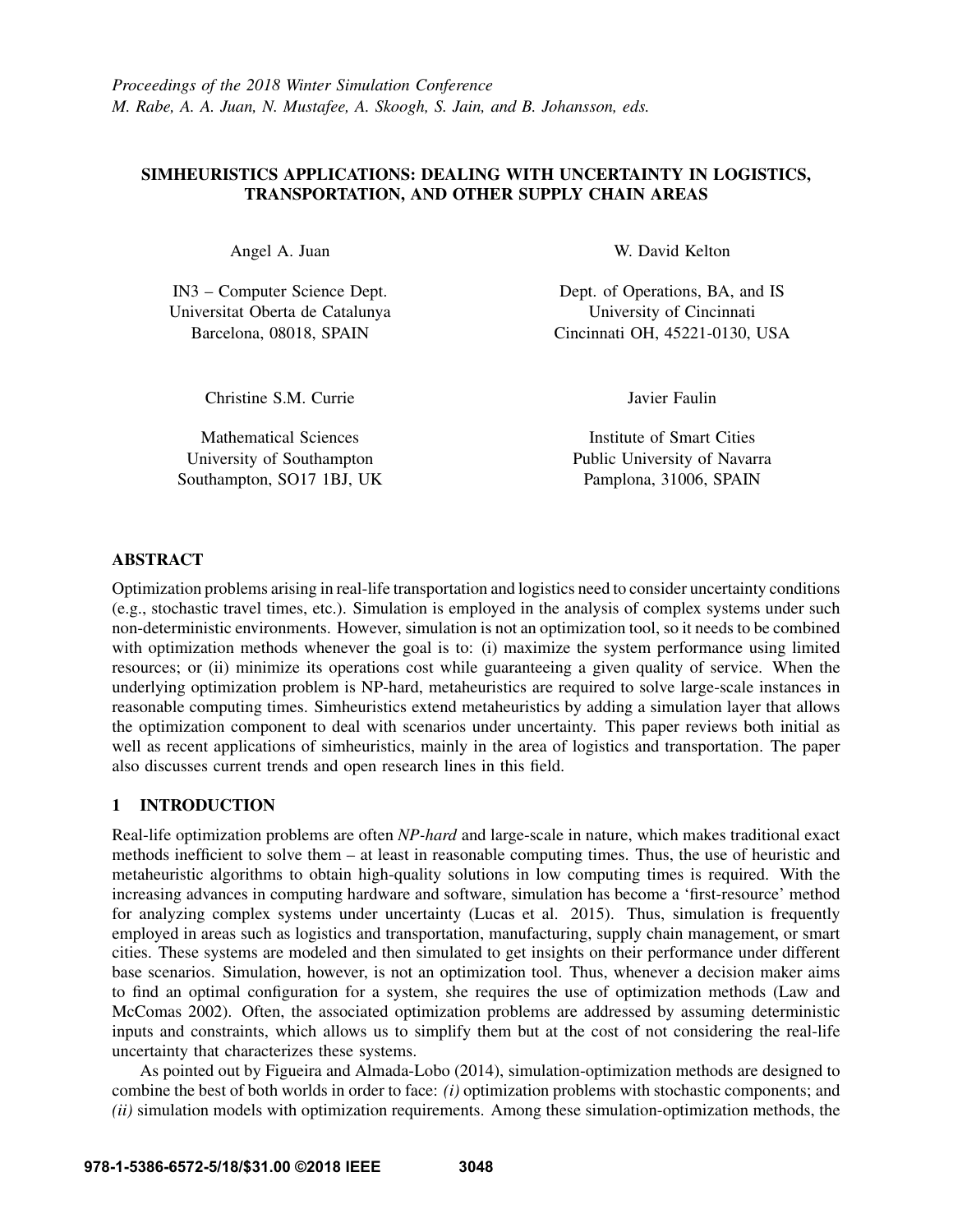combination of simulation with metaheuristics is a promising approach for solving stochastic optimization problems that are frequently encountered by decision makers in the aforementioned industrial sectors (Glover et al. 1996; Glover et al. 1999). A discussion on how random search can be incorporated in simulation-optimization approaches is provided by Andradóttir (2006), while reviews and tutorials on simulation-optimization can be found in Fu et al. (2005), Chau et al. (2014), and Jian and Henderson (2015). Among the different simulation-optimization approaches, this paper will focus on simheuristics, which can be seen as a specialized case of simulation-based optimization (April et al. 2003). Simheuristic algorithms integrate simulation methods inside a metaheuristic optimization framework to deal with large-scale and *NP-hard* stochastic optimization problems. Hybridization of simulation techniques with metaheuristics allows us to consider stochastic variables in the objective function of the optimization problem, as well as probabilistic constraints in its mathematical formulation (Fu 2002). As discussed in Juan et al. (2015), the simulation component deals with the uncertainty in the model and provides feedback to the metaheuristic component in order to guide the search in a more efficient way. Notice also that, when dealing with stochastic optimization problems, performance statistics other than expected values must be taken into account: while in deterministic optimization one can focus on finding a solution that minimizes cost or maximizes profits, a stochastic version of the problem might require that we analyze other statistics such as its variance, different percentile values, or its reliability level – i.e., the probability that the solution is still feasible once executed, which is not guaranteed if the random components can affect some optimization constraint. The simulation component can provide all these statistics, thus allowing for the introduction of risk-analysis criteria during the assessment of 'elite' solutions.

The main contributions of this paper are: *(i)* to provide a commented review of both initial and recent applications of simheuristics, mainly in the area of logistics and transportation; and *(ii)* to analyze trends as well as open research lines, e.g., statistical strategies that improve computing performance, the inclusion of more advanced simulation models, and the extension to 'agent-based' simheuristics that benefit from parallel and distributed computing strategies. Section 2 presents an overview of the fundamental ideas related to the concept of simheuristics. Section 3 reviews some of the initial applications of simheuristics to the field of logistics and transportation, while Section 4 performs a similar task with more advanced and recent applications. Section 5 analyzes applications of simheuristics to other areas, such as manufacturing, Internet computing, or finance. Section 6 discusses the main trends and open research lines in this emerging area. Finally, Section 7 summarizes the main ideas of this article.

#### 2 SIMHEURISTICS FUNDAMENTALS

Since real-life optimization problems are frequently addressed with the use of metaheuristics, it seems logical to consider a combination of metaheuristics and simulation techniques to deal with stochastic variants of these problems. A simheuristic algorithm is a simulation-optimization approach oriented to cope with an optimization problem efficiently, typically a combinatorial optimization problem, containing stochastic components. These can either be located in the objective function (e.g., random demands, random travel times) or in the set of constraints (e.g., customers' demands that must be satisfied with a given probability, deadlines that have to be met with a given probability). Being heuristic methods, they do not guarantee finding the optimal solution but will find high quality, robust solutions.

Simheuristic approaches assume that, in scenarios with moderate uncertainty (variance), high-quality solutions for the deterministic version of an optimization problem are also likely to be high-quality solutions for its corresponding stochastic version – notice that this does not imply that the best solution for the deterministic optimization problem has to be the best solution for the stochastic version. In most practical applications, this 'correlation' assumption seems to be reasonable. Also, in scenarios with extreme uncertainty levels, individual outcomes can be extremely diverse and, therefore, in those cases it might make no sense to optimize traditional measures such as the expected cost; focusing on finding robust solutions may be a better option in these cases. Thus, it is possible to generate several 'promising' solutions for the stochastic optimization problem through the generation of a number of high-quality solutions for the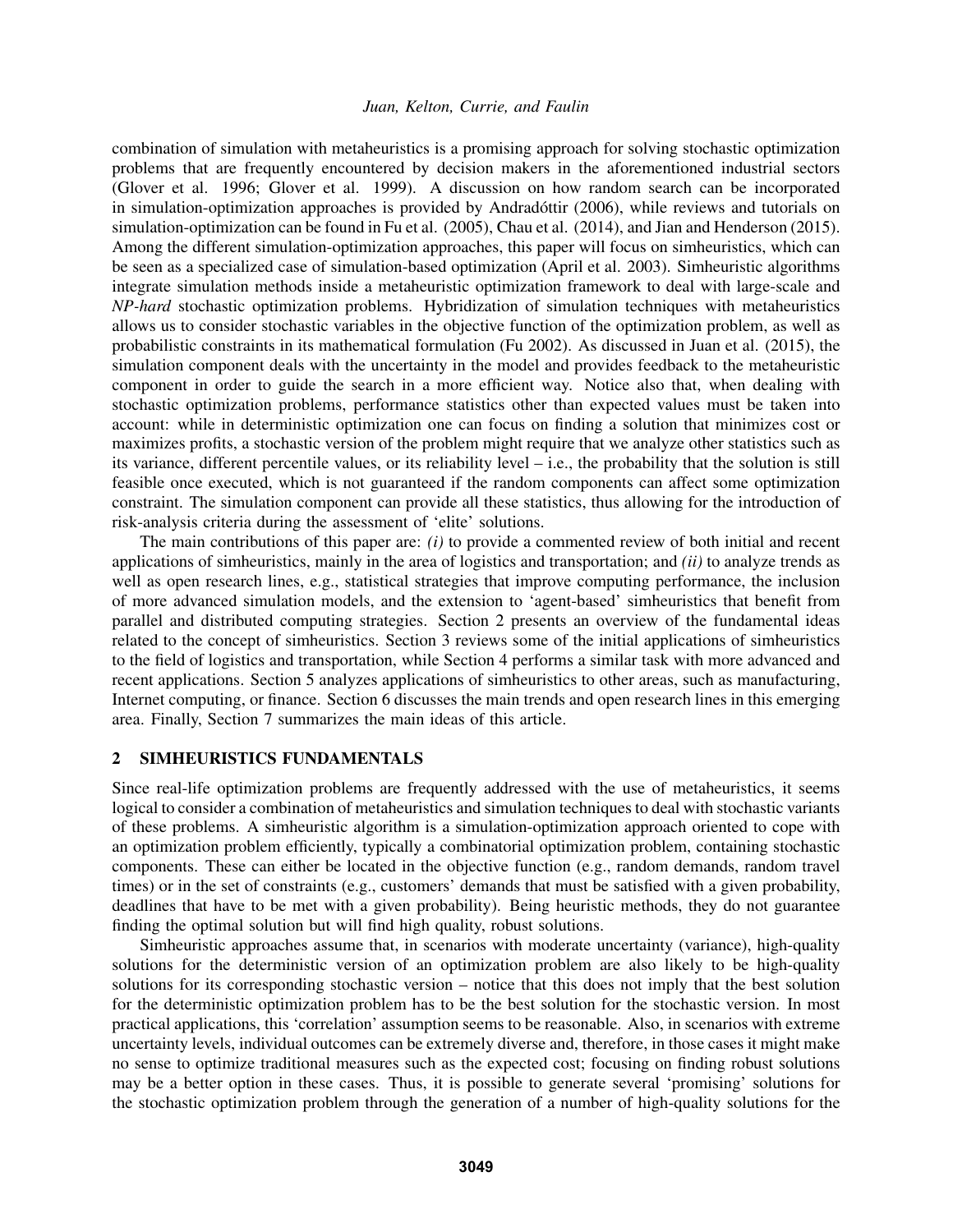

Figure 1: Role of each component in a simheuristic approach.

deterministic version. The deterministic counterpart of a stochastic optimization problem can be found, for instance, by replacing all random variables by their expected values. Then, a metaheuristic algorithm is run in order to perform an efficient search inside the solution space associated with the deterministic version of the problem. This iterative search process aims at finding a set of high-quality feasible solutions for the deterministic version. During the iterative search process, the algorithm has to estimate the quality (or feasibility) of each of these promising solutions when they are considered as solutions of the stochastic problem. One natural way to do this is by taking advantage of the capabilities that simulation methods offer to manage uncertainty. Each random event can be modeled throughout using a best-fit probability distribution – either theoretical or empirical – without having to assume normal or exponential behavior as other methods do. During the interactive search process, only solutions that perform well in the deterministic environment are sent to the simulation component. Moreover, for each of these solutions, just a reduced number of replications are run, since only rough estimates are necessary at this stage. This strategy allows for controlling the computational effort employed by simulation during the interactive search process, thus leaving enough time for the metaheuristic to perform an intensive search of the solution space. The estimated values provided by the simulation can then be used to keep a ranked list of 'elite' solutions for the stochastic problem. They can also provide feedback to the metaheuristic in order to intensify the exploration of promising search areas. Once the computational time assigned to the iterative search process has expired, the elite solutions are examined via more intensive simulation runs, thus obtaining estimates of higher accuracy and precision. The role of each simheuristic component is summarized in Figure 1.

Simulation runs can also be used to obtain additional information on the probability distribution of the quality of each solution. This complementary information can then be used to introduce risk analysis criteria in the decision-making process. In effect, since the objective function is stochastic, a decision maker might be interested in not only obtaining the solution that optimizes its expected value (or another specific measure of interest), but she might be also interested in analyzing the probability distribution of the values generated by several alternative solutions with similar expected values. This risk-analysis capability is one of the major advantages that simheuristics (and other simulation-based approaches) can offer in a natural way due to the ability of metaheuristics to generate a plethora of high-quality alternative solutions and also due to the ability of simulation to provide a random sampling of observations for each proposed solution. Another aspect to consider is the potential use of the best solution found by the metaheuristic for the deterministic version of the optimization problem. In many real-life systems, increasing the uncertainty level might generate additional costs that will eventually increase the overall system expected cost. Thus, for instance, increasing the variance in random variables such as customer demands or traveling and servicing times might lead to random observations exceeding the available load capacity or the available time to complete the service, thus causing penalty costs. In those cases, it is possible to use the value  $det(s^*)$  of the near-optimal solution *s*<sup>\*</sup> for the deterministic version of the problem as a lower bound for the value *stoch*(*s*<sup>\*\*</sup>) of the optimal solution *s*<sup>\*\*</sup> for the stochastic version. Whenever *s*<sup>\*</sup> is applied in a stochastic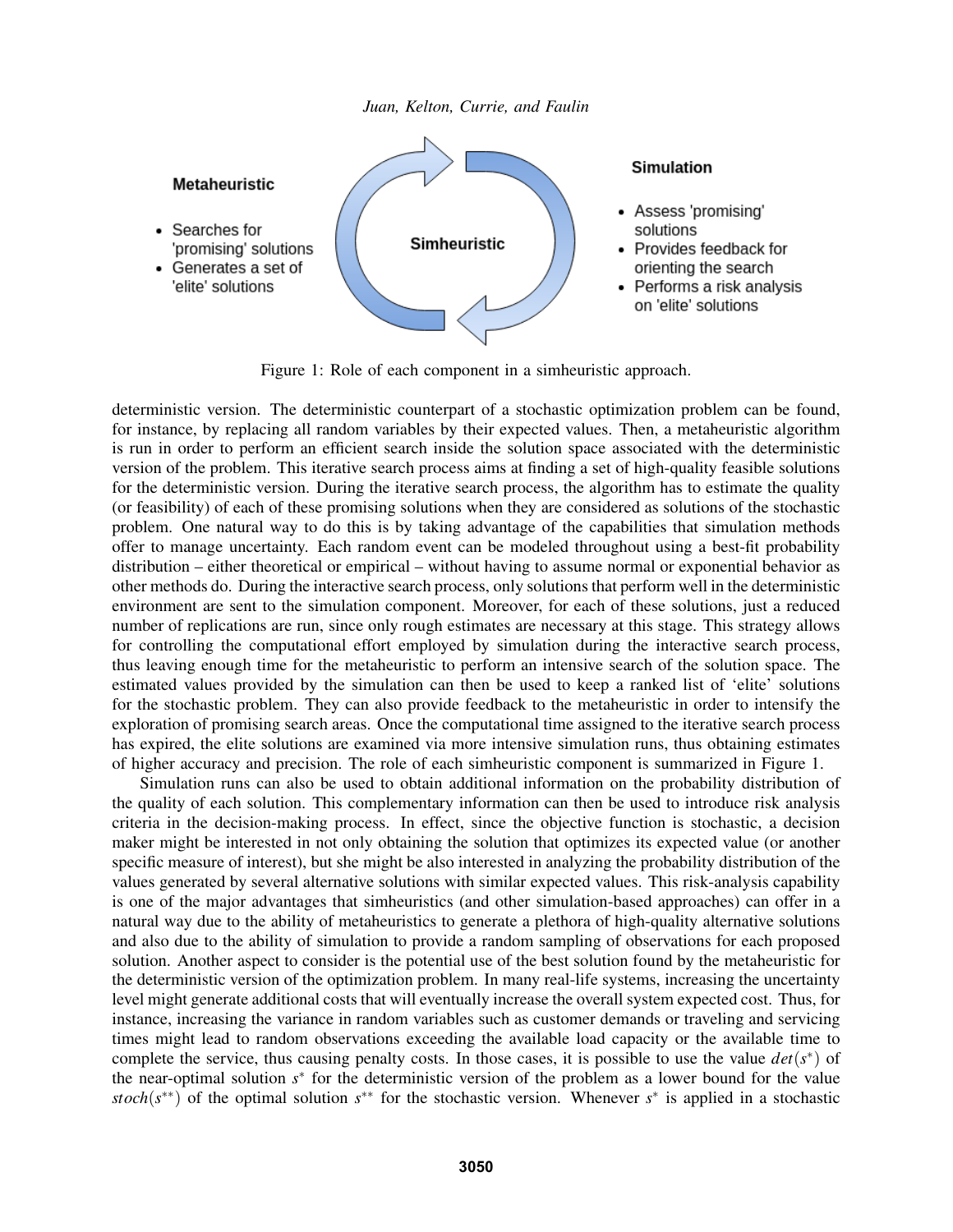

Figure 2: Comparison of different methodologies.

environment with the goal of minimizing costs, its value  $stoch(s^*)$  is an upper bound of the optimal solution for the stochastic version, i.e.:  $det(s^*) \leq stoch(s^{**}) \leq stoch(s^*)$ .

Figure 2 compares different simulation and optimization methods, and how they perform in each of the five considered dimensions: *(i)* capacity to generate optimal solutions (optimality); *(ii)* flexibility in modeling complex systems (modeling); *(iii)* capacity for modeling uncertainty (uncertainty); *(iv)* computing time required to provide the requested output (computing time); and  $(v)$  capacity for dealing with large-size instances (scalability). Exact methods are the only ones able to guarantee optimality of solutions, but they might require unreasonable computing times when solving *NP-hard* problems of large scale, and they have difficulties to model non-smooth objective functions, too (Ferrer et al. 2016). On the contrary, metaheuristics are usually able to generate near-optimal solutions for large-scale *NP-hard* problems in relatively short computing times, but they are not well suited to model complex system interactions, especially when they include uncertainty. Finally, simulation methods can be used to account for uncertainty in a natural way, although they lack the optimization capabilities of exact and metaheuristic methods. By employing simulation methods, simheuristic algorithms aim at extending the capabilities of classical metaheuristics in the modeling and uncertainty dimensions. In both dimensions as well as in computing times and scalability, they can also outperform exact methods for large-scale instances of *NP-hard* optimization problems.

### 3 INITIAL APPLICATIONS IN LOGISTICS AND TRANSPORTATION

This section reviews some initial applications of simheuristics to the field of logistics and transportation. In these works, one can observe that the integration between the simulation and metaheuristic components had not yet been fully achieved, that computational issues were only starting to be understood, and that the feedback provided by the simulation component to the metaheuristic was rather limited. Still, some interesting ideas were emerging, e.g., use of concepts from reliability theory, use of safety stocks to increase the 'robustness' of the solutions, or use of log-normal distributions to model positive random variables in optimization problems – which had been traditionally modeled by means of less-realistic normal or exponential distributions that could easily harm the validity of the model and, thus, endanger the value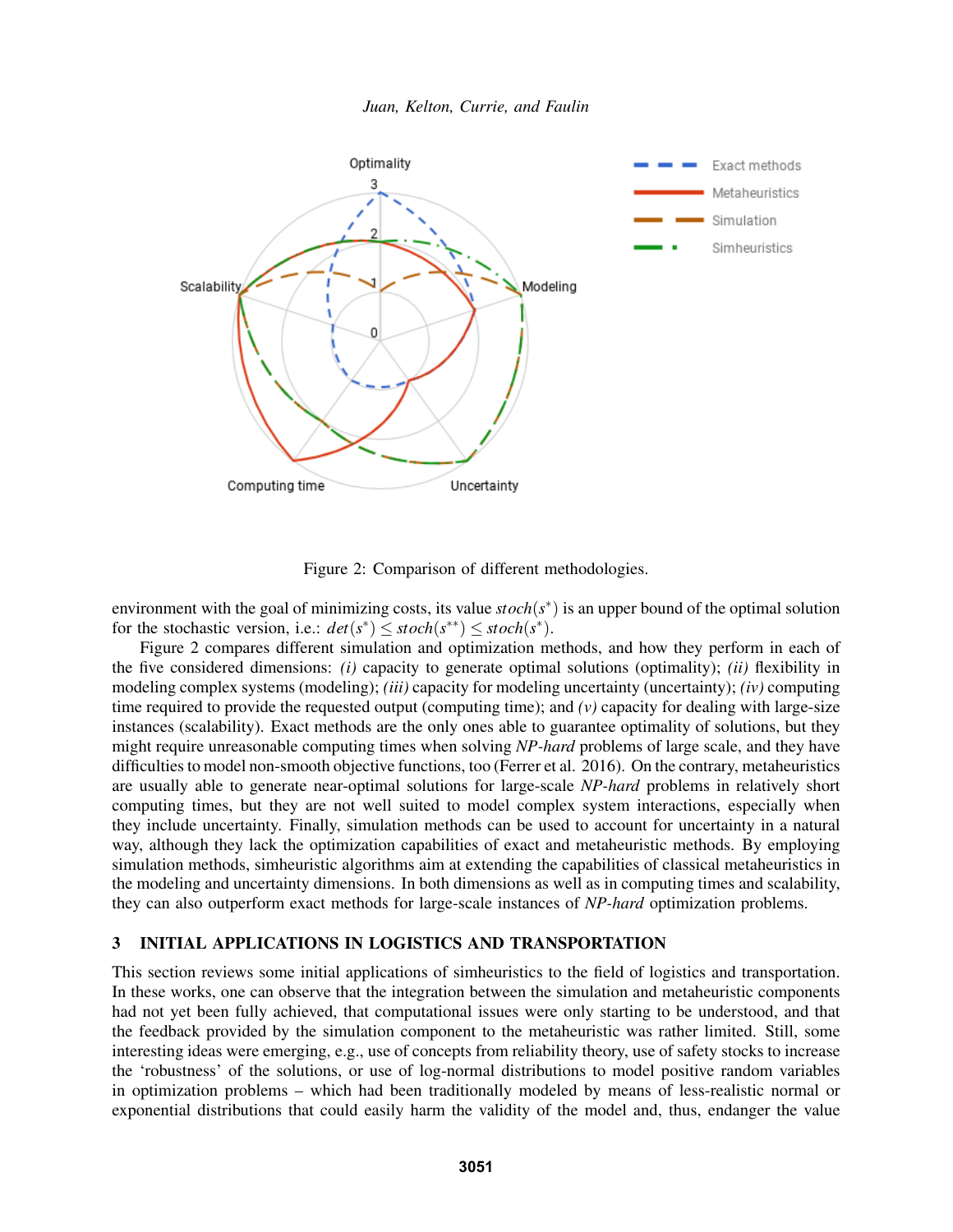of the entire study. For instance, Juan et al. (2011) consider a stochastic vehicle-routing problem in which a set of customers with random demands must be serviced by a fleet of vehicles departing from a depot. While there are some fixed costs associated with the planned distribution routes, the existence of uncertainty might also give rise to additional variable costs. In effect, in those cases in which the service demand of a route exceeds the actual vehicle capacity, a 'route failure' will occur, thus making the proposed solution infeasible. To 'repair' this failure, some corrective action must be needed – e.g., a non-planned round-trip to the depot to reload the vehicle. Typically, corrective actions will increase the variable cost of the distribution process. To reduce the probabilities of suffering route failures, the authors propose the use of safety stocks in the vehicles, i.e., reserving a part of the load capacity to deal with unexpectedly high demands during the actual distribution. Notice, however, that employing safety stocks also increases the fixed costs, since more routes will be needed. Simulation allows for estimating the variable costs associated with each candidate solution and also provides an estimate of its reliability. Here, the decision maker might be interested in a solution with a low total expected cost that, at the same time, provides high reliability. While this seminal work introduces a two-stage algorithm in which the metaheuristic component acts independently of the simulation, an integrated version of the algorithm is proposed in Juan et al. (2013), where the use of parallel and distributed computing: *(i)* speeds up the execution times; and *(ii)* shows that, at least for all tested instances, near-optimal solutions can be obtained in 'real time' (a few seconds) by employing concurrent executions of the algorithm. In the inventory routing problem, a set of retail centers have to be serviced from a central warehouse facility. Each retail center owns an inventory, which is managed by the central facility. For each retail center, the inventory level at the end of a period depends on the initial stock level and also on its customers' demands during that period. These customers' demands are modeled as random variables. Therefore, at the end of each period there might be some costs associated with inventory holding and inventory stock-outs. These costs might be incorporated into the decision-making process and added to the routing costs. In order to solve this problem, Juan et al. (2014b) propose a hybrid approach combining simulation with an efficient vehicle-routing metaheuristic. Thus, simulation is employed to estimate the expected inventory costs associated with each combination of retail center and refill policy. Next, for each refill policy, a routing metaheuristic is used to estimate the total costs, including inventory plus routing costs. In a series of numerical experiments, the authors show how this simheuristic approach can consider personalized refill policies for each customer, which allows it to outperform other standard refill approaches.

#### 4 RECENT APPLICATIONS IN LOGISTICS AND TRANSPORTATION

This section reviews some recent applications of simheuristics, both in logistics and transportation (L&T). As depicted in Figure 3, in these applications, one can notice an increasing level of integration of the simulation and the metaheuristic components. Initially (low level), the simulation was employed after the optimization component with the goal of evaluating the quality of the solution provided by the latter component in a stochastic environment. Later (medium level), there is a higher integration between both components, and simulation is also employed to provide feedback that is used by the optimization to improve the search process (typically by using a stochastically-driven base solution from which new solutions are generated). Also, both methodologies are combined to provide a risk or reliability analysis on a set of 'elite' solutions. Finally (high level), computational issues are considered in order to reduce computing times, and goals other than optimizing expected values are taken into account.

Gruler et al. (2017a) discuss the need for optimizing urban waste collection in modern smart cities and formulate the problem as an extension of the vehicle-routing problem. The authors first develop a competitive metaheuristic, based on a variable neighborhood-search framework, to solve the deterministic variant. Then, they extend their approach into a simheuristic to cope with unexpected waste levels inside the containers. Their algorithm is tested using a large-scaled benchmark set for the waste-collection problem with several realistic constraints. Their results include a risk analysis considering the variance of the waste level and vehicle safety capacities. An extension of the previous waste-collection problem to a multi-depot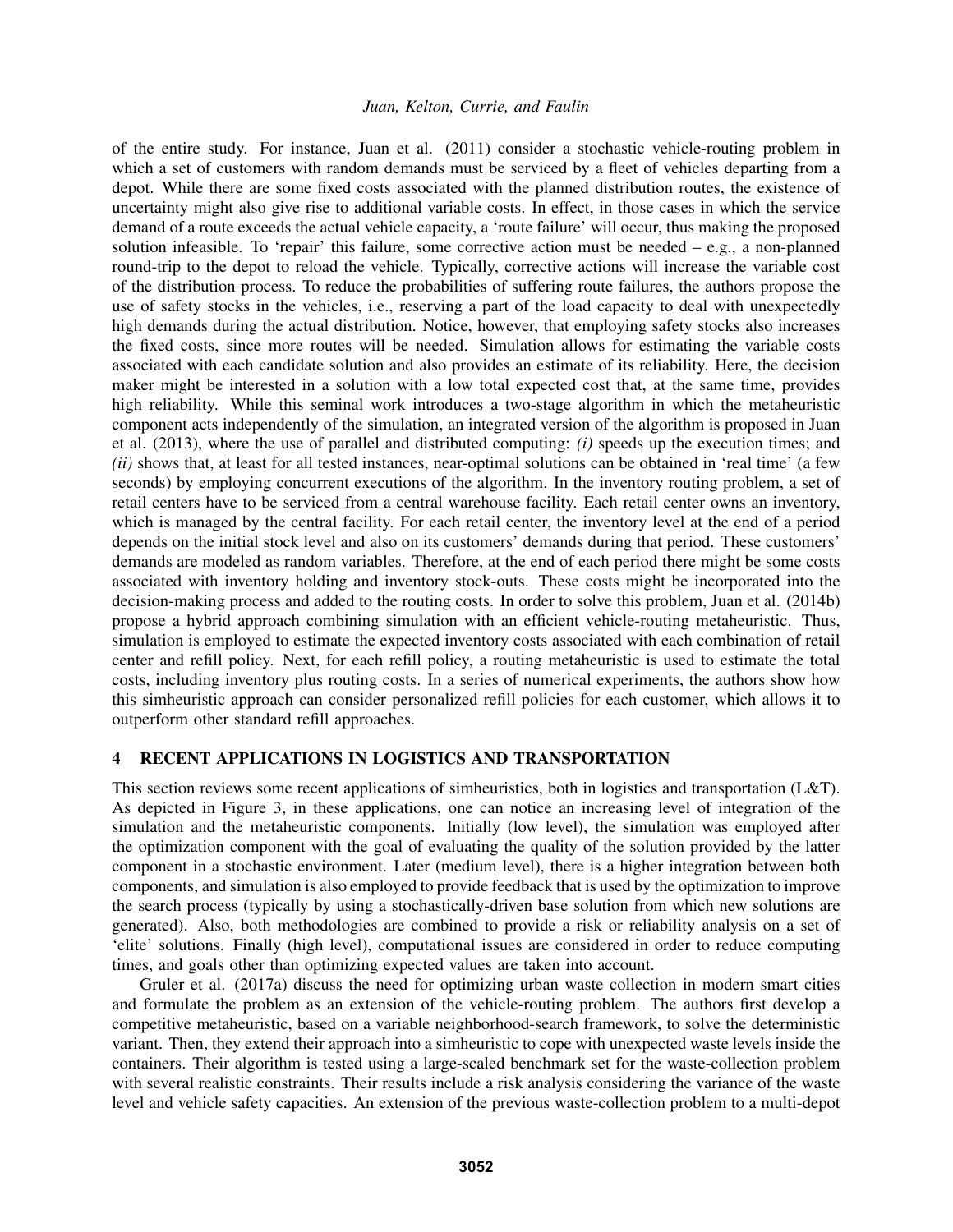

Figure 3: Evolution of Sim-Opt integration level (papers in italics correspond to the L&T area).

version is discussed in Gruler et al. (2017b), where horizontal cooperation strategies are employed to enhance the quality of the solution in clustered urban areas and large cities. The authors employ an iterated local-search metaheuristic to deal with the underlying multi-depot vehicle-routing problem. According to their computational experiments, the use of horizontal cooperation among vehicles belonging to different city districts (or even to different metropolitan areas) shows to be an effective strategy when dealing with uncertainty in waste levels.

The uncapacitated facility-location problem with stochastic service costs is analyzed in De Armas et al. (2017). First, the authors propose an extremely fast savings-based heuristic, which generates real-time solutions for the deterministic version of the problem. This can be extremely useful in telecommunication applications, where 'good' solutions are needed in just a few milliseconds for large-scale networks. The heuristic is then integrated into an iterated local-search framework, which allows us to compare it against state-of-the-art algorithms for the deterministic version. Finally, the metaheuristic is extended into a simheuristic and employed to solve the stochastic variant. As pointed out by the authors, the simulation layer is not only used to assess the stochastic value of the solutions generated by the iterated local search component, but the feedback from the simulation is also used to better guide the search process. In particular, the base solution inside the iterated local search is chosen according to the stochastic value provided by the simulation. These authors also introduce a procedure that 'filters out' non-promising deterministic solutions, so they are never sent to the simulation component to avoid an inefficient use of computing time. The paper also discusses the convenience of considering complementary goals to the minimization of expected costs, e.g., solutions that minimize a given percentile, and solutions with different trade-off levels of expected cost and variability.

Gonzalez-Martin et al. (2018) propose a simheuristic algorithm for solving the arc-routing problem with stochastic demands. Here, the authors use Monte Carlo simulation to extend the RandSHARP heuristic (Gonzalez-Martin et al. 2012), which was originally designed to solve the deterministic version of the problem. During the design of the routing plan, they make use of safety stocks, which allow vehicles to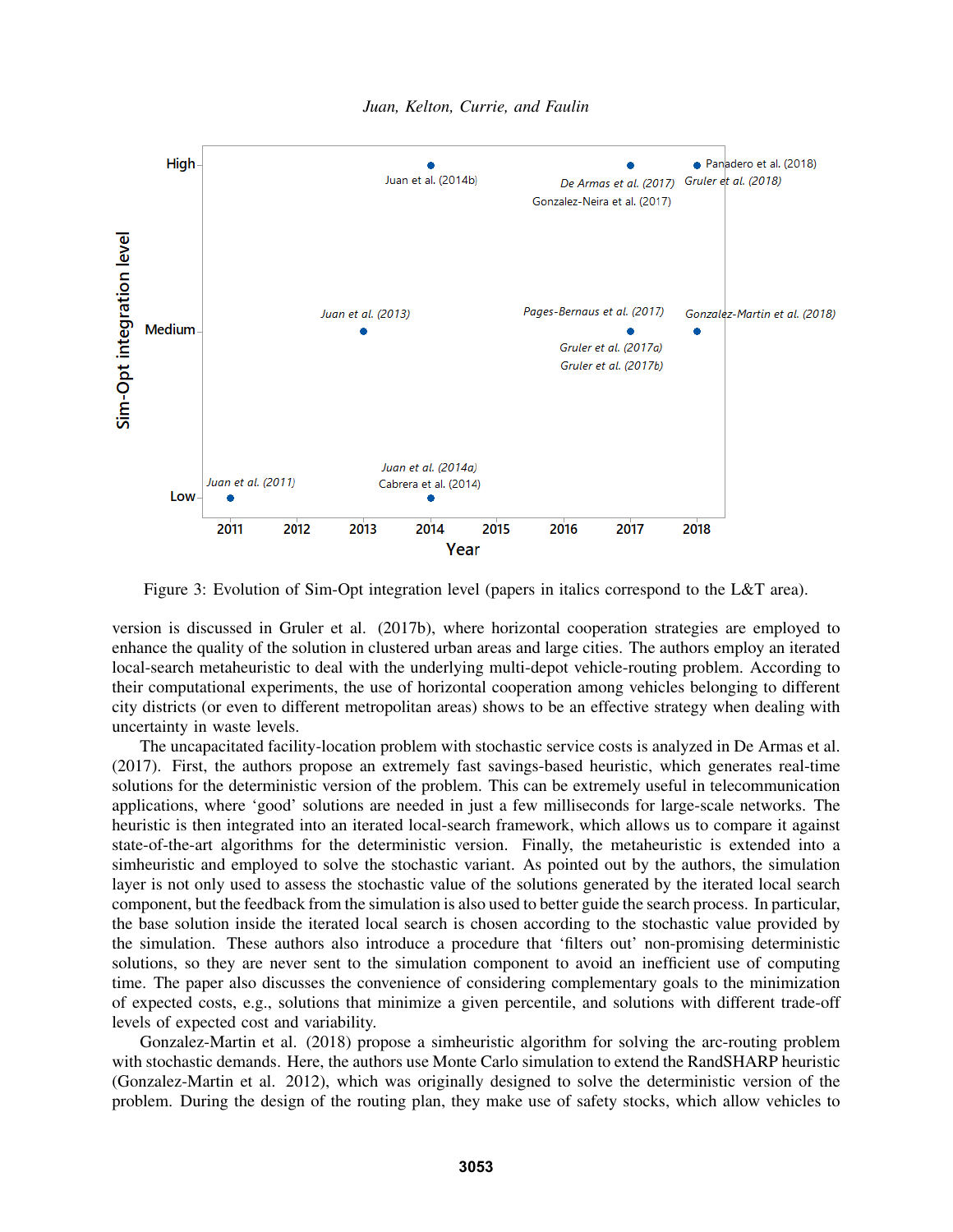deal with unexpectedly high demands during the actual distribution process. These authors also introduce a reliability index to measure the 'robustness' of each solution with respect to possible route failures caused by random demands. By ensuring solutions with high reliability levels, they reduce the the overall cost of corrective actions associated with route failures.

Pages-Bernaus et al. (2017) consider a stochastic version of the capacitated facility-location problem, proposing two facility-location models representing alternative distribution policies in e-commerce (outsourcing vs. in-house distribution). The models consider stochastic demands as well as more than one regular supplier per customer. Then, two different methodologies are proposed to solve these models. While the first one is a classical two-stage stochastic-programming approach (which employs an exact solver), the second one is a simheuristic algorithm based on an iterated local-search framework. Computational experiments show that the former can be used to tackle only small-sized instances, while the latter allows for dealing with large-scale instances in reasonably short computing times. The multi-period inventory-routing problem with stochastic customer demands is analyzed by Gruler et al. (2018). A variable neighborhood search is extended into a simheuristic algorithm to consider variations in the forecasted demands. With the aim of finding optimal refill policies for each customer and period combination, the authors take into account that the quantity serviced at the beginning of one period will affect the inventory levels at the end of that period. These inventory levels will also be affected by the random demand associated with each customer in that period. The total cost to be minimized will be the aggregation of both inventory and routing costs. Notice that the interdependences between consecutive periods, due to the existence of random demands, introduce additional complexities in the underlying optimization problem that can be conveniently addressed by simulation.

# 5 OTHER APPLICATIONS OF SIMHEURISTICS

In this section, several applications of simheuristics to fields other than logistics and transportation are reviewed. These applications range from manufacturing (scheduling problems) to Internet computing or computational finance. Thus, Juan et al. (2014a) analyze the permutation flow-shop problem with stochastic processing times. This is a generalization of the well-known permutation flow-shop problem, in which the processing time of each job in each machine is a random variable following a positive probability distribution. A simheuristic algorithm is proposed to deal with this *NP-hard* and stochastic combinatorial optimization problem. Simulation is used here to determine which solution, among the set of elite deterministic solutions, shows a lower expected makespan when considering stochastic times. This strategy assumes that there is a strong correlation between high-quality solutions for the deterministic version of the problem and high-quality solutions for the stochastic version. The best-found solution for the deterministic problem will not necessarily be the best-found solution for the stochastic version since the resulting makespan of the former might be quite sensitive to variations in the processing times. The information provided by the simulation is also employed to perform a survival analysis of alternative solutions with similar expected makespan. Thus, the probabilities of completing the jobs before a given deadline can be compared among different solutions.

A completely different application is in Internet computing, where systems can benefit from the use of personal and non-dedicated computers. Being non-dedicated, these resources show random behavior regarding the times they are on-line (available) and off-line. Accordingly, their availability levels are lower than those of traditionally employed dedicated resources. Thus, in order to use non-dedicated resources in cloud-computing environments, it becomes necessary to solve the problem of how to attain high availability levels for the Internet services deployed over them. Most approaches on how to guarantee high service availability levels with non-dedicated resources are based on the introduction of high degrees of redundancy into the system. However, this practice leads to inefficient use of computational resources and, therefore, to higher operational costs. Accordingly, Cabrera et al. (2014) propose a simheuristic to generate cost-efficient configurations of non-dedicated resources able of supporting Internet services with a high availability level. In particular, they deal with the stochastic combinatorial optimization problem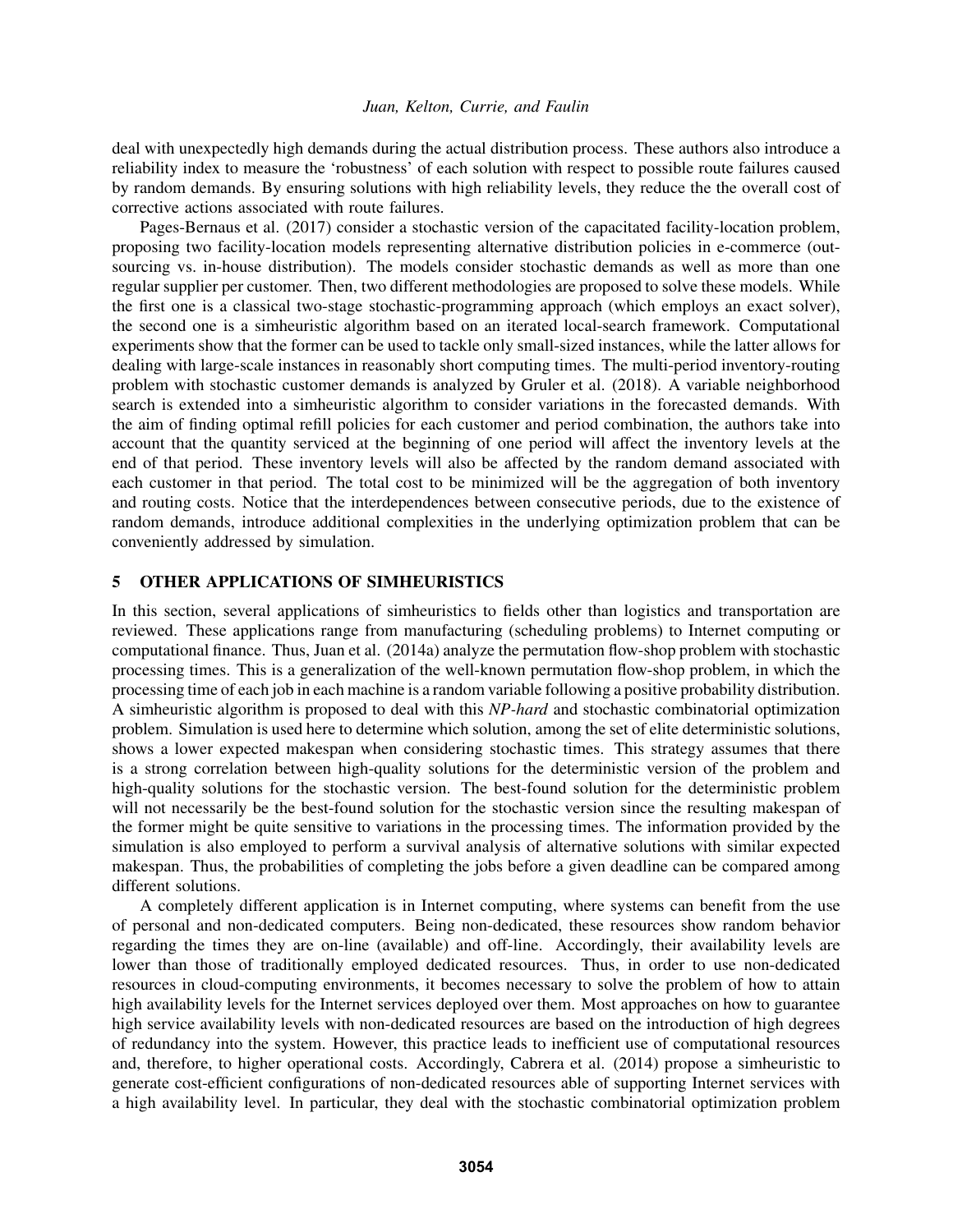of determining a minimum-cost configuration of non-dedicated resources able to support a service while maintaining the service-availability level over a user-defined threshold. The main idea behind their solution approach is to design a metaheuristic algorithm that, starting from a feasible but costly solution, performs an oriented local search trying to replace expensive resources with cheaper ones, usually offering somewhat lower availability levels. For each new configuration generated in this iterative process, a discrete-event simulation is employed to estimate the new global availability of the service. This estimation is then used to check if the new and less-expensive configuration offers an availability level higher than the one specified by the user. Previously published proposals for availability-aware service deployment required use of restrictive assumptions  $-\mathbf{e} \cdot \mathbf{g}$ , identical replicas of a service, series or parallel topologies, small-scale scenarios, or specific probability distributions. All these unrealistic assumptions are unnecessary in the simheuristic approach. According to the numerical experiments run by the authors, their algorithm is able to provide optimal solutions quickly in small-sized scenarios, while it can also be used in more realistic scenarios to generate good solutions in real time.

The distributed assembly permutation flowshop problem, in which different parts of a product are completed in a first stage – by a set of distributed flowshop lines – and then assembled in a second stage, is analyzed in Gonzalez-Neira et al. (2017). This work considers a stochastic version of the problem, where both processing and assembly times are modeled as random variables. Being that the main goal is minimization of the expected makespan, the authors also discuss the need for considering other measures of statistical dispersion in order to account for risk. This is done by means of a simheuristic algorithm, which also analyzes the performance of the algorithm under different uncertainty levels. As already observed in other previous work, the results show that, as the variance level increases, the less appropriate is making use of the best deterministic solution as a potential solution of the stochastic version of the problem.

Finally, an application to computational finance is introduced in Panadero et al. (2018). This paper discusses the problem of selecting the best portfolio of projects in which to invest. As the pool of project proposals increases and more realistic constraints are considered, the problem becomes *NP*-hard, which requires the use of metaheuristics. The goal is to maximize the expected net present value of the inversion, while considering random cash flows and discount rates in future periods, as well as a rich set of constraints including the maximum risk allowed. A variable neighborhood-search metaheuristics is constructed and extended to a simheuristics. After a series of computational experiments, several conclusions are reached, among them: *(i)* a relation between the expected net present value and risk is not necessarily linear; *(ii)* project interdependencies – as measured by the correlation between cash-flows from two projects – can be regarded as a limit to the volume of projects that can be included in a portfolio; *(iii)* a near-optimal solution to the deterministic version of the problem is generally sub-optimal in a stochastic environment; and *(iv)* as anticipated, a near-optimal solution to the stochastic version gives rise to a higher (expected) net present value than a near-optimal solution to the deterministic version evaluated in a stochastic environment.

#### 6 TRENDS AND OPEN RESEARCH LINES

From the previous reviews, some of the following trends in the use of simheuristics can be identified and are expected to play a relevant role in future publications on this topic, therefore constituting open research lines to be yet fully explored:

- *A higher level of simulation-optimization integration*: a deeper integration between the metaheuristic component and the simulation component, including increasing use of the feedback provided by the simulation to better guide the search for better solutions.
- *Additional objectives*: a rising interest in considering optimization goals different from the expected value of a solution for the stochastic optimization problem; this includes measuring other statistics (e.g., variances, percentiles, and tail probabilities), reliability or robustness levels, and even considering multi-objective optimization problems.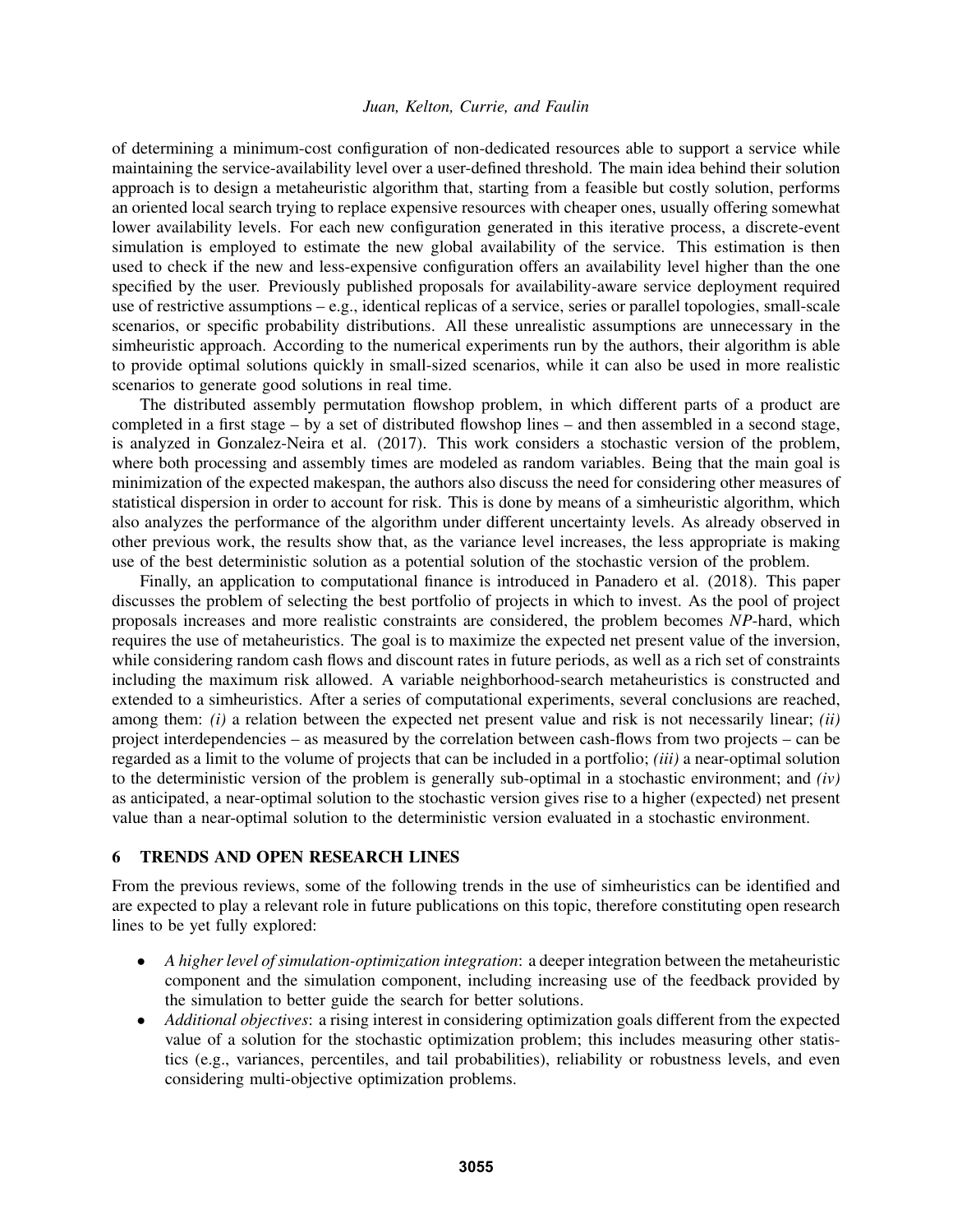- *Systems of increasing complexity*: moving from isolated logistics or transportation problems to integrated problems that reflect the complexity of supply networks, where interactions between different echelon stages also need to be considered in order to increase global efficiency.
- *Use of more sophisticated simulation approaches*: as the complexity of the systems increases, more advanced simulation approaches (e.g., discrete-event simulation or agent-based simulation) are required to take into account the dynamic and possibly nonstationary time-evolution of the system and the interactions among its many components.
- *Enhanced identification of promising solutions*: to speed up the computations, during a typical simheuristic process only a reduced set of solutions are classified as 'promising' and sent to the simulation component; enhanced strategies to classify a new solution as a promising one can be employed  $-$  e.g., analytical methods that quickly estimate the statistics that the simulation will provide, or probabilistic classification methods such as simulated annealing.
- *Statistically significant number of runs*: in some of the examples reviewed in this paper, a 2-stage approach is used; in the first stage, the promising solutions are simulated using a reduced number of runs, while in the second stage longer simulations are executed on the 'elite' solutions provided in the first stage to increase the statistics' accuracy and precision. However, statistical concepts (e.g., confidence intervals) could be employed to set the precise number of runs required in each stage in order to obtain estimates with a given level of precision.
- *Extending the application fields*: so far, most simheuristics have been applied in the area of transportation (vehicle- and arc-routing problems), logistics (facility-location problems), and production (scheduling problems). However, similar stochastic optimization problems can be found in other application fields such as telecommunications, finance, health-care systems, and smart cities.
- *Heuristic-supported simulation*: while the examples reviewed here refer to optimization problems in which simulation is used to support the search carried out by the metaheuristic (simulation-supported metaheuristic optimization), it is also possible to use heuristics or metaheuristics to optimize certain system parameters during a large simulation experiment.
- *Integration with machine learning*: being a flexible and relatively simple approach, simheuristics can be integrated with machine-learning approaches and, in particular, with learnheuristics in order to consider optimization problems with dynamic inputs (Calvet et al. 2017).
- *Multi-population simheuristics*: all the examples reviewed here are based on single-population metaheuristics; however, integration of simulation within multi-population metaheuristics (e.g., genetic algorithms, etc.) might be worth exploring, too, since different individuals in a population might be based on different statistics obtained from the simulation component.
- *Agent-based simheuristics*: similar to the way agent-based modeling and simulation extends the more traditional concept of discrete-event simulation and benefits from distributed and parallel computing systems, one could consider agent-based simheuristics as a multi-agent extension of the simheuristic concept, where each agent is an autonomous and differentiated simheuristic algorithm that interacts with the rest of the agents while searching for a near-optimal solution to a complex and stochastic combinatorial optimization problem (Figure 4).

# 7 CONCLUSIONS

This paper has discussed the convenience of combining simulation with metaheuristics for dealing with real-life optimization problems under uncertainty conditions. Pure simulation models are not enough to optimize a complex system. Similarly, pure deterministic optimization methods do not allow for the incorporation of random inputs and probabilistic constraints that frequently appear in most real-life decisionmaking processes. As systems in sectors such as transportation and logistics, supply-chain management, telecommunication networks, or finance become more complex and large-scale, the use of simheuristics and other similar simulation-optimization approaches becomes necessary if uncertainty has to be taken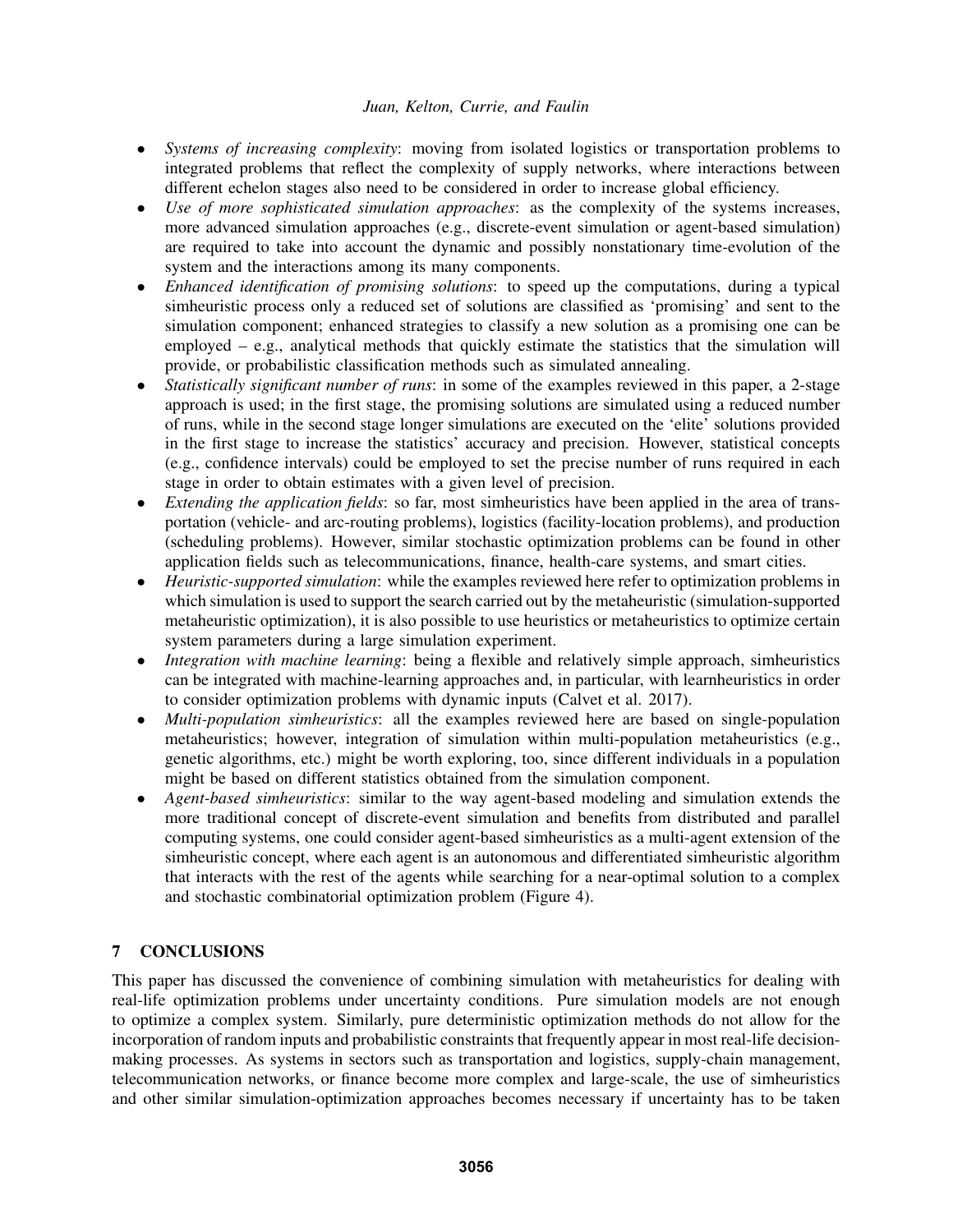



Figure 4: Scheme of an agent-based simheuristic approach.

into account to ensure model validity. Integrating simulation into a metaheuristic framework can be done in multiple ways. This paper has reviewed some initial and some recent applications of simheuristics to different areas, which cover fields from logistics and transportation to finance. The possibility of completing a risk analysis on the stochastic solution has also been outlined. A number of current trends and open research lines have been identified and commented on. In particular, the combination of simheuristics with learnheuristics to deal with stochastic and dynamic optimization problems seems to have a huge potential, as well as the extension to the concept of agent-based simheuristics that can benefit from parallel and distributed computing paradigms.

### ACKNOWLEDGEMENTS

This work has been partially supported by the Erasmus+ programme (2017-1-ES01-KA103-036672).

# **REFERENCES**

- Andradóttir, S. 2006. "An Overview of Simulation Optimization via Random Search". *Handbooks in Operations Research and Management Science* 13:617–631.
- April, J., F. Glover, J. P. Kelly, and M. Laguna. 2003. "Simulation-based Optimization: Practical Introduction to Simulation Optimization". In *Proceedings of the 2003 Winter Simulation Conference*, edited by S. Chick et al., 71–78. Piscataway, New Jersey: IEEE.
- Cabrera, G., A. A. Juan, D. Lázaro, J. M. Marquès, and I. Proskurnia. 2014. "A Simulation-Optimization Approach to Deploy Internet Services in Large-scale Systems with User-provided Resources". *Simulation* 90(6):644–659.
- Calvet, L., J. d. Armas, D. Masip, and A. A. Juan. 2017. "Learnheuristics: Hybridizing Metaheuristics with Machine Learning for Optimization with Dynamic Inputs". *Open Mathematics* 15(1):261–280.
- Chau, M., M. C. Fu, H. Qu, and I. O. Ryzhov. 2014. "Simulation Optimization: A Tutorial Overview and Recent Developments in Gradient-based Methods". In *Proceedings of the 2014 Winter Simulation Conference*, edited by A. Tolk et al., 21–35. Piscataway, New Jersey: IEEE.
- De Armas, J., A. A. Juan, J. M. Marquès, and J. P. Pedroso. 2017. "Solving the Deterministic and Stochastic Uncapacitated Facility Location Problem: From a Heuristic to a Simheuristic". *Journal of the Operational Research Society* 68(10):1161–1176.
- Ferrer, A., D. Guimarans, H. Ramalhinho, and A. A. Juan. 2016. "A BRILS Metaheuristic for Non-Smooth Flow-Shop Problems with Failure-Risk Costs". *Expert Systems with Applications* 44:177–186.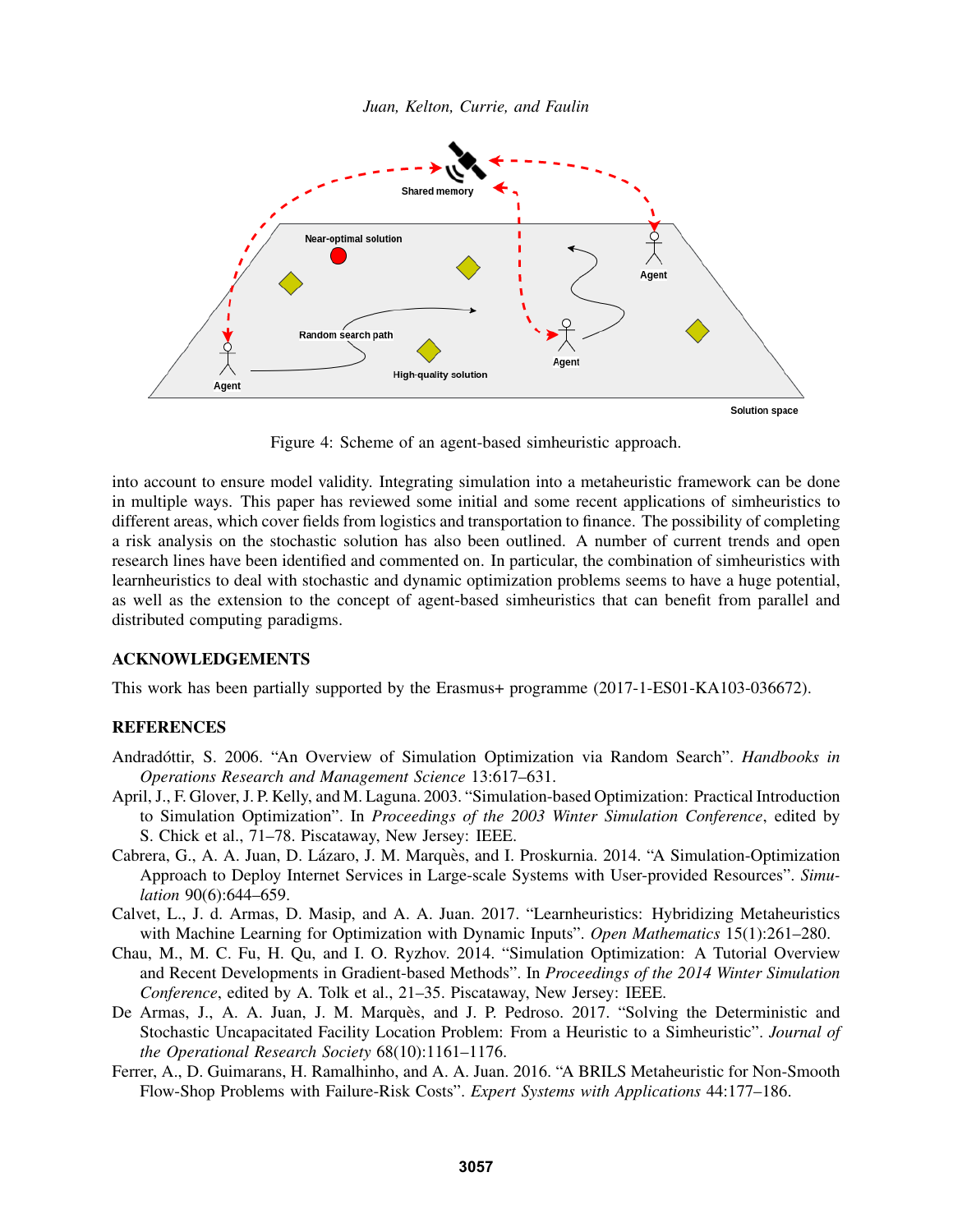- Figueira, G., and B. Almada-Lobo. 2014. "Hybrid Simulation-optimization Methods: A Taxonomy and Discussion". *Simulation Modelling Practice and Theory* 46:118–134.
- Fu, M. C. 2002. "Optimization for Simulation: Theory vs. Practice". *INFORMS Journal on Computing* 14(3):192–215.
- Fu, M. C., F. W. Glover, and J. April. 2005. "Simulation Optimization: A Review, New Developments, and Applications". In *Proceedings of the 2005 Winter Simulation Conference*, edited by M. E. Kuhl et al., 83–95. Piscataway, New Jersey: IEEE.
- Glover, F., J. P. Kelly, and M. Laguna. 1996. "New Advances and Applications of Combining Simulation and Optimization". In *Proceedings of the 1996 Winter Simulation Conference*, edited by J. M. Charnes et al., 144–152. Piscataway, New Jersey: IEEE.
- Glover, F., J. P. Kelly, and M. Laguna. 1999. "New Advances for Wedding Optimization and Simulation". In *Proceedings of the 1999 Winter Simulation Conference*, edited by P. A. Farrington et al., Volume 1, 255–260. Piscataway, New Jersey: IEEE.
- Gonzalez-Martin, S., A. A. Juan, D. Riera, Q. Castella, R. Munoz, and A. Perez. 2012. "Development and Assessment of the SHARP and RandSHARP Algorithms for the Arc Routing Problem". *AI Communications* 25(2):173–189.
- Gonzalez-Neira, E. M., D. Ferone, S. Hatami, and A. A. Juan. 2017. "A Biased-Randomized Simheuristic for the Distributed Assembly Permutation Flow-Shop Problem with Stochastic Processing Times". *Simulation Modelling Practice and Theory* 79:23–36.
- Gonzalez-Martin, S., A. A. Juan, D. Riera, M. G. Elizondo, and J. J. Ramos. 2018. "A Simheuristic Algorithm for Solving the Arc Routing Problem with Stochastic Demands". *Journal of Simulation* 12(1):53–66.
- Gruler, A., C. L. Quintero, L. Calvet, and A. A. Juan. 2017a. "Waste Collection Under Uncertainty: A Simheuristic Based on Variable Neighbourhood Search". *European Journal of Industrial Engineering* 11(2):228–255.
- Gruler, A., C. Fikar, A. A. Juan, P. Hirsch, and C. Contreras. 2017b. "Supporting Multi-Depot and Stochastic Waste Collection Management in Clustered Urban Areas via Simulation-Optimization". *Journal of Simulation* 11(1):11–19.
- Gruler, A., J. Panadero, J. DeArmas, J. A. Moreno-Perez, and A. A. Juan. 2018. "A Variable Neighborhood Search Simheuristic for the Multi-Period Inventory Routing Problem with Stochastic Demands". *International Transactions in Operational Research* doi:10.1111/itor.12540.
- Jian, N., and S. G. Henderson. 2015. "An Introduction to Simulation Optimization". In *Proceedings of the 2015 Winter Simulation Conference*, edited by S. Mason et al., 1780–1794. Piscataway, New Jersey: IEEE.
- Juan, A. A., J. Faulin, S. Grasman, D. Riera, J. Marull, and C. Mendez. 2011. "Using Safety Stocks and Simulation to Solve the Vehicle Routing Problem with Stochastic Demands". *Transportation Research Part C: Emerging Technologies* 19(5):751–765.
- Juan, A. A., J. Faulin, J. Jorba, J. Caceres, and J. M. Marquès. 2013. "Using Parallel & Distributed Computing for Real-time Solving of Vehicle Routing Problems with Stochastic Demands". *Annals of Operations Research* 207(1):43–65.
- Juan, A. A., B. B. Barrios, E. Vallada, D. Riera, and J. Jorba. 2014a. "A Simheuristic Algorithm for Solving the Permutation Flow Shop Problem with Stochastic Processing Times". *Simulation Modelling Practice and Theory* 46:101–117.
- Juan, A. A., S. E. Grasman, J. Caceres, and T. Bektaş. 2014b. "A Simheuristic Algorithm for the Singleperiod Stochastic Inventory-routing Problem with Stock-outs". *Simulation Modelling Practice and Theory* 46:40–52.
- Juan, A. A., J. Faulin, S. E. Grasman, M. Rabe, and G. Figueira. 2015. "A Review of Simheuristics: Extending Metaheuristics to Deal with Stochastic Combinatorial Optimization Problems". *Operations Research Perspectives* 2:62–72.